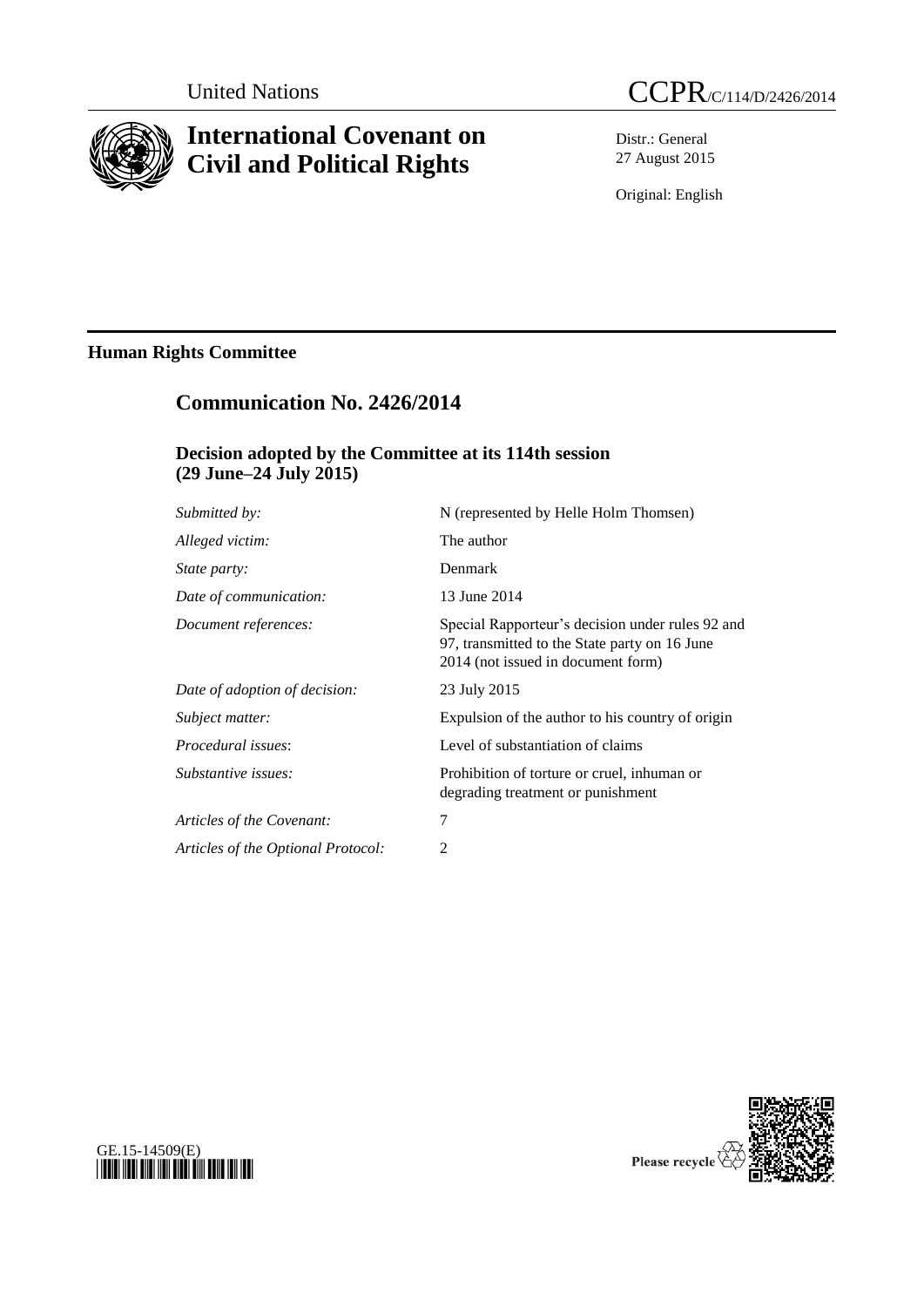### **Annex**

# **Decision of the Human Rights Committee under the Optional Protocol to the International Covenant on Civil and Political Rights (114th session)**

concerning

### **Communication No. 2426/2014**\*

| N (represented by Helle Holm Thomsen) |
|---------------------------------------|
| The author                            |
| Denmark                               |
| 13 June 2014                          |
|                                       |

*The Human Rights Committee*, established under article 28 of the International Covenant on Civil and Political Rights,

*Meeting on* 23 July 2015,

*Having concluded* its consideration of communication No. 2426/2014, submitted to it by N under the Optional Protocol to the International Covenant on Civil and Political Rights,

*Having taken into account* all written information made available to it by the author of the communication and the State party,

*Adopts* the following:

#### **Decision on admissibility**

1.1 The author of the communication is N, an Iranian national of Kurdish origin born on 1 July 1991 in Al-Tash refugee camp in Iraq. He is residing in Denmark and subject to a deportation order to the Islamic Republic of Iran. He claims to be a victim of a violation by Denmark of his rights under article 7 of the Covenant. He is represented by counsel, Helle Holm Thomsen.

1.2 On 16 June 2014, the Special Rapporteur on new communications and interim measures, acting on behalf of the Committee, requested that the State party refrain from returning the author to the Islamic Republic of Iran while his communication was pending before the Committee. On that same date, the State party suspended the execution of the deportation order against the author. On 16 December 2014, the State party requested that the interim measures be lifted (see para. 4.12 below). On 23 January 2015, the Special Rapporteur decided to deny the request to lift the interim measures.

<sup>\*</sup> The following members of the Committee participated in the consideration of the present communication: Yadh Ben Achour, Sarah Cleveland, Olivier de Frouville, Yuji Iwasawa, Ivana Jelić, Duncan Laki Muhumuza, Photini Pazartzis, Mauro Politi, Sir Nigel Rodley, Victor Manuel Rodríguez-Rescia, Fabián Omar Salvioli, Dheerujlall Seetulsingh, Anja Seibert-Fohr, Yuval Shany, Konstantine Vardzelashvili and Margo Waterval.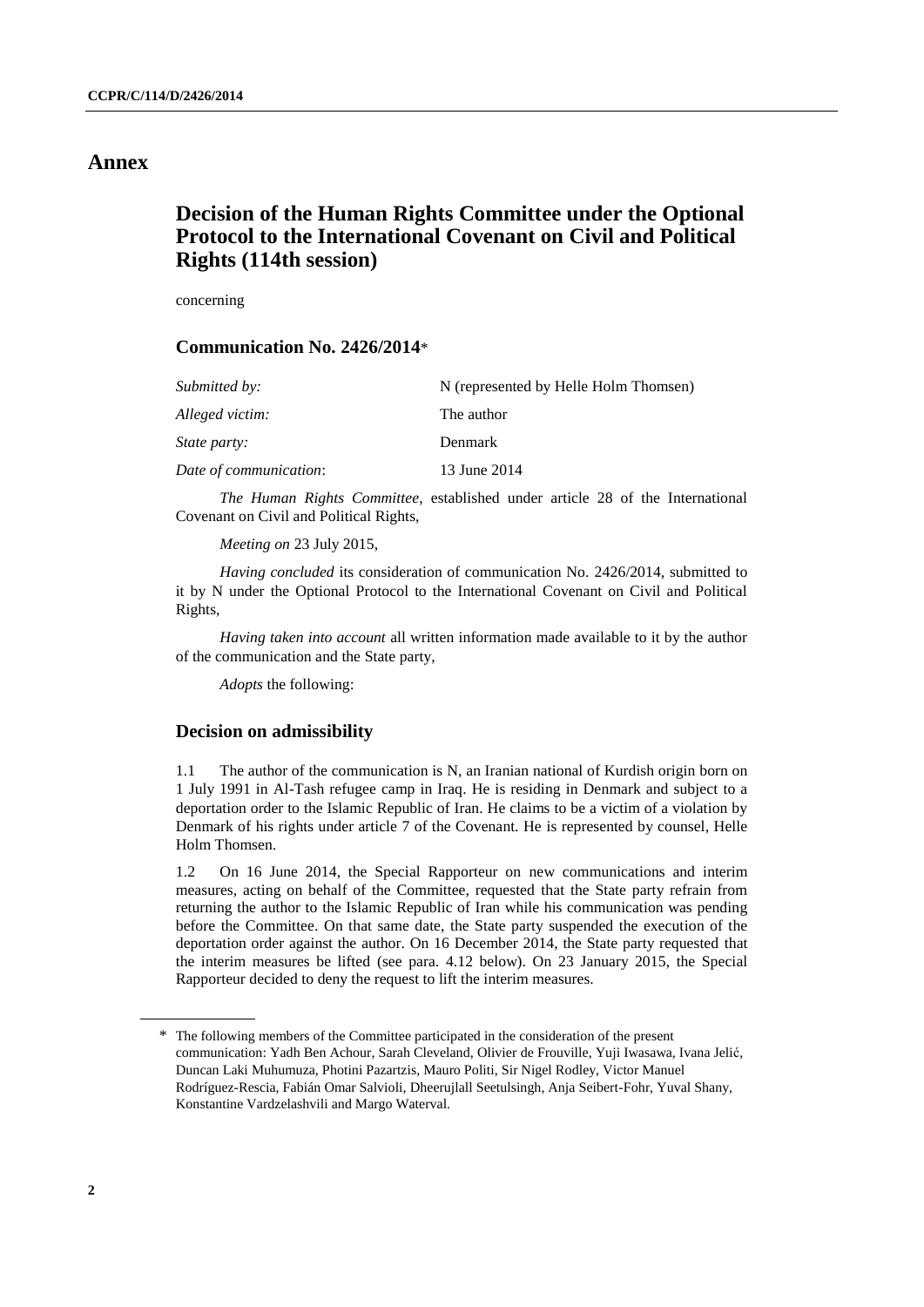#### **Factual background**

2.1 The author was born into a Muslim Iranian family of Kurdish origin in Al-Tash refugee camp, Iraq. The author's parents had fled the Islamic Republic of Iran in 1979 and moved to Al-Tash camp. When that camp was closed in 2005, the family moved to another refugee camp in northern Iraq, Barika camp, where the author lived until his departure from Iraq in April 2013.

2.2 On 28 July 2013, the author applied for asylum in Denmark.<sup>1</sup> On 21 and 29 August 2013, he was interviewed by the Danish Immigration Service about his identity, travel route and grounds for seeking asylum. The author provided a copy of a certificate issued by the Office of the United Nations High Commissioner for Refugees (UNHCR) in November 2011, certifying him and his family members as Iranian refugees in Iraq. As to the reason for seeking asylum, the author explained that he had left Iraq because of his family's political situation and the dire conditions of Iranian refugees in Iraq, where they "had no country and no rights". He argued that his father had been a member of the Democratic Party of Iranian Kurdistan (PDKI) until 1979 and had "fought for PDKI" and lost his eyesight as a result. The author added that his father had left the Islamic Republic of Iran because of his political activities but had ceased to be politically involved in 1979, "although the family house was still used by Kurdish partisans to smuggle weapons". He also argued that his brother had smuggled weapons for PDKI when he was in the Islamic Republic of Iran but had ceased to be a PDKI member after they moved to Al-Tash camp. His brother was later granted refugee status in Sweden in 2001, where he lived until his death in 2007 or 2008. He noted that his brother had died under mysterious circumstances and suspected that the Iranian intelligence service had been behind his death. He added that, although he himself had never been politically involved, he had participated in cultural events organized by PDKI, such as folk dances, and that he had attended party meetings in Iraq and memorials for former PDKI secretaries-general. However, he had never held a position in PDKI. The author further explained that he had applied for PDKI membership seven months before his departure to Denmark but had not been informed whether he had been accepted. He argued that he was considered as a political person in the Islamic Republic of Iran due to his father's and his brother's political activities. At the interview, the author admitted having lied about his travel route.

2.3 On 11 October 2013, the Danish Immigration Service denied asylum to the author. On 20 May 2014, the Refugee Appeals Board upheld that decision. The Board concluded that the political activities of the author's father had occurred a long time ago and that the author had provided diverging statements regarding his brother's continued activities after 1979. The Board concluded that the author had not proven the likelihood that the family's overall activities had been of such a nature and intensity that they alone would justify asylum. The fact that the author had participated in cultural Kurdish activities such as folk dances could not lead to a different conclusion. The Board also found that the author had provided an account about his travel route that was not credible. Additionally, the Board found that the fact that the author had been born and raised in Al-Tash camp could not alone justify a residence permit. The Board concluded that the applicant had not proven the likelihood that he would be at actual risk of persecution by the Iranian authorities.

2.4 The author argues that he has exhausted all available domestic remedies. He notes that decisions by the Refugee Appeals Board of Denmark are not subject to appeal before national courts, according to section 56 (8) of the Danish Aliens Act. In this regard, he notes that, in its concluding observations on Denmark's seventeenth periodic report, the Committee on the Elimination of Racial Discrimination had recommended that asylum

 $1$  The author does not explain how he left Iraq and arrived in Denmark.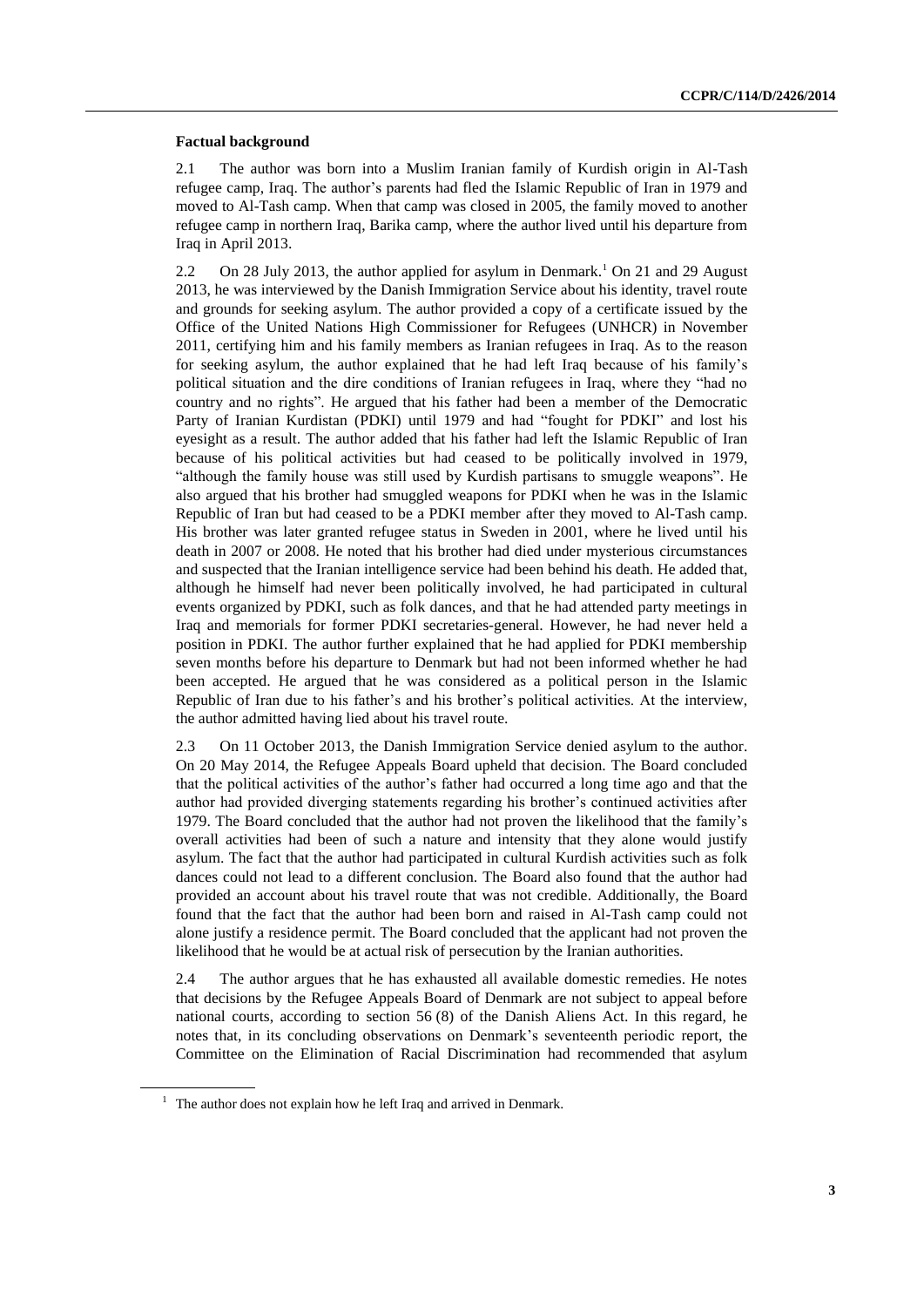seekers be granted the right to appeal against decisions of the Refugee Appeals Board (see CERD/C/DEN/CO/17, para. 13).

2.5 The author contends that it has been a longstanding practice for Iranian refugees from Al-Tash camp who have been recognized by UNHCR as refugees to be granted residence permits in accordance with section 7 (1) of the Danish Aliens Act. However, this practice changed in 2011, as it was decided that Iraq could serve as the first country of asylum, in the light of the length of their residence in that country. Yet, Iraq would not accept Iranian refugees since they were not Iraqi citizens. Therefore, these cases were reopened and refugees were granted residence permits in Denmark. In 2013, the Danish Immigration Service started denying asylum to some refugees from Al-Tash camp; each case is assessed on an individual basis.

#### **The complaint**

3.1 The author claims that his deportation to the Islamic Republic of Iran would put him at risk of being subjected to torture or cruel, inhuman or degrading treatment or punishment, given that he has always lived in refugee camps in Iraq, such as Al-Tash and Barika camps, which carry a great affiliation to PDKI. He argues that he would automatically be perceived as an active member of PDKI, especially since he has sympathized with the party since 2009 and has participated in meetings and a folk dancing group, and because he sought PDKI membership seven months prior to his departure, as well as because of his father's political engagement with PDKI in the Islamic Republic of Iran and his family's involvement with the party in Iraq by attending meetings and festivities. The family's connection to PDKI could put him at risk of being detained and imprisoned and subjected to torture. He adds that Iranian authorities would know that he had spent his entire life in Kurdish refugee camps and would be interested in his knowledge about PDKI. He notes that Iranian intelligence services routinely ask people to provide them with information about PDKI and, if they refuse to do so, they are accused of being spies and at risk of persecution.

3.2 The author adds that the fact that he is not registered in the Islamic Republic of Iran, has no identification documents and does not speak Farsi increases the risk of persecution.

#### **State party's observations on admissibility and merits**

4.1 On 16 December 2014, the State party submitted its observations on the admissibility and merits of the communication. The State party claims that the communication should be considered inadmissible for lack of sufficient substantiation of the author's risk of being subjected to torture or other form of cruel, inhuman or degrading treatment or punishment if returned to the Islamic Republic of Iran.

4.2 The State party alleges that, should the communication be considered admissible, the facts as presented by the author do not reveal a violation of article 7 of the Covenant. The State party cites the Committee jurisprudence according to which the risk of being subjected to torture or ill-treatment must be personal and the author must provide substantial grounds to establish that a real risk of irreparable harm exists.<sup>2</sup>

4.3 The State party informs the Committee that, pursuant to section 7 (1) of the Danish Aliens Act, a residence permit will be issued to an alien upon application if he or she falls under the Convention relating to the Status of Refugees. Pursuant to section 7 (2) of the Aliens Act, a residence permit will also be issued to an alien if he or she is at risk of being

<sup>2</sup> The State party cites the Committee's views in the case *X v. Denmark* (communication No. 2007/2010, Views adopted on 26 March 2014), para. 9.2.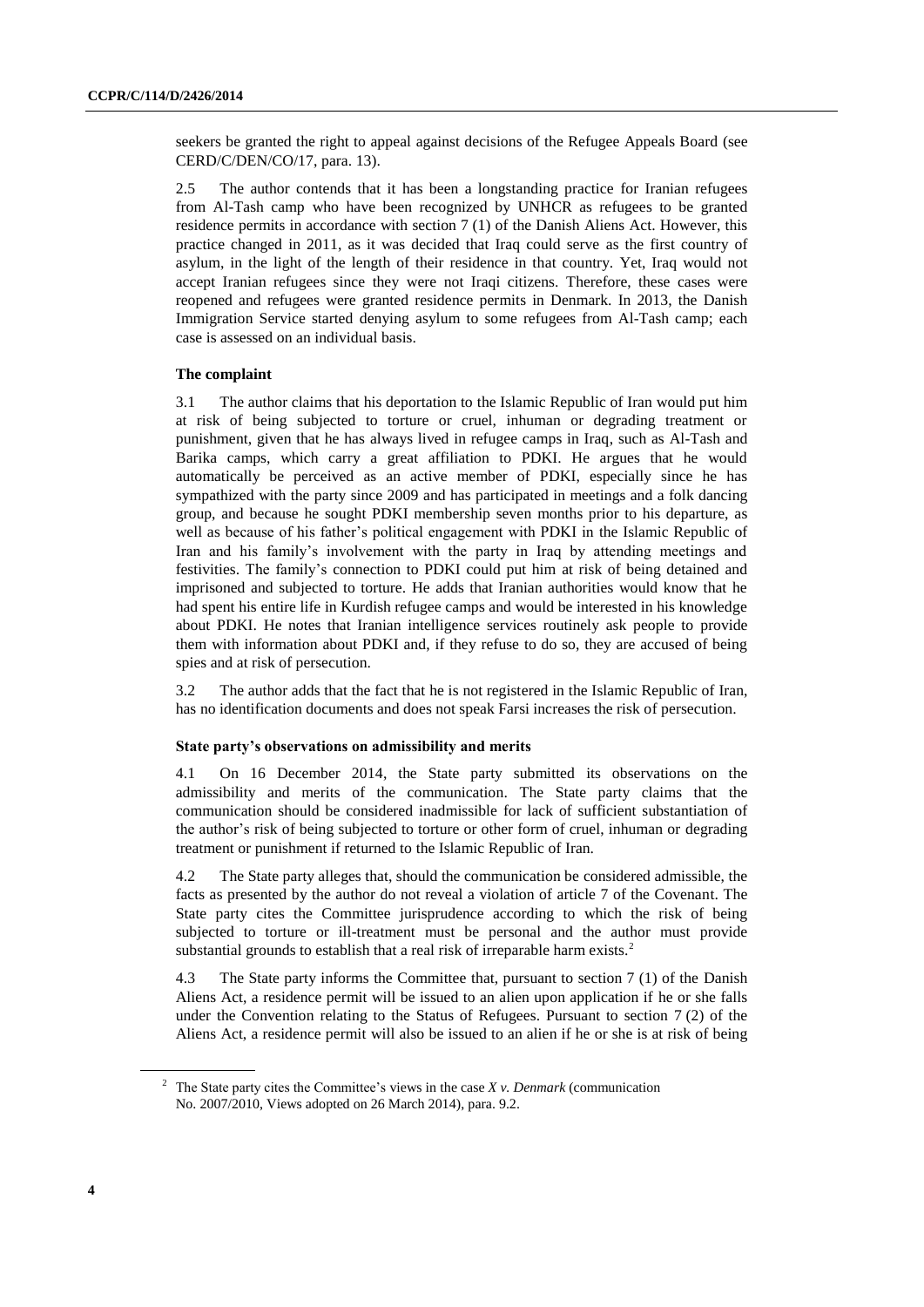subjected to the death penalty or torture or ill-treatment. The Refugee Appeals Board will consider the conditions for issuing a residence permit under section 7 (2) of the Aliens Act to be met when there are specific and individual factors substantiating that the asylum seeker will be exposed to a real risk of the death penalty or torture in case of return to his or her country of origin. The Aliens Act further requires that any refusal of an asylum request be accompanied by a decision on the existence of this risk. To ensure that the Board makes its decision in accordance with Denmark's international obligations, the Board and the Danish Immigration Service have jointly drafted a number of memorandums describing in detail the legal protection of asylum seekers afforded by international law, in particular the Convention relating to the Status of Refugees, the Convention against Torture, the Convention for the Protection of Human Rights and Fundamental Freedoms and the International Covenant on Civil and Political Rights.

4.4 The State party further informs the Committee that proceedings before the Board include an oral hearing, at which the asylum seeker is allowed to make a statement and answer questions. Decisions by the Board are based on an individual and specific assessment of the relevant case. The asylum seeker's statements regarding his or her grounds for asylum are assessed in the light of all relevant evidence, including what is known about conditions in his or her country of origin. In that regard, the Board conducts a comprehensive collection of background material on the human rights situation in the country of origin, such as whether there is a consistent pattern of gross and systematic violations.<sup>3</sup> The Board sees to it that all facts of the case are brought out and decides on the basis of examinations of the asylum seeker and witnesses and the provision of other evidence. The State party notes that an asylum seeker must provide such information as is required for deciding whether he or she falls within section 7 of the Aliens Act. It is thus incumbent upon an asylum seeker to substantiate that the conditions for granting asylum are met.

4.5 The State party adds that, in cases in which the asylum seeker's statements throughout the proceedings are characterized by inconsistencies or omissions, the Board will attempt to clarify the reasons therefor. However, inconsistent statements about crucial elements of the grounds for requesting asylum may weaken the asylum seeker's credibility. In such cases, the Board will take into account the asylum seeker's explanation for such inconsistencies and his or her particular situation, including age, cultural background, literacy or condition as a torture victim.

4.6 In the present case, the State party notes that the Board concluded that the asylum seeker's ethnicity, religion and political views could be considered as proven facts but that his activities did not constitute sufficient reason for considering him as falling under the protection of the Convention relating to the Status of Refugees.

4.7 The State party notes that the author has not produced any new information in his complaint to the Committee and that all relevant background information was made available and considered by the Board. After a thorough assessment of the relevant background information and the author's individual circumstances, the Board concluded that the author was not at risk of treatment contrary to article 7 of the Covenant.

4.8 The State party cites several sources of background information referring to the situation of Kurdish Iranian refugees in Iraq, according to which the International

<sup>&</sup>lt;sup>3</sup> The State party notes that background material is collected from various sources, including the UNHCR website, the European Country of Origin Information Network, the Ministry of Foreign Affairs of Denmark, the Country of Origin Information Division of the Danish Immigration Service, the Danish Refugee Council, Amnesty International, Human Rights Watch and other international human rights organizations.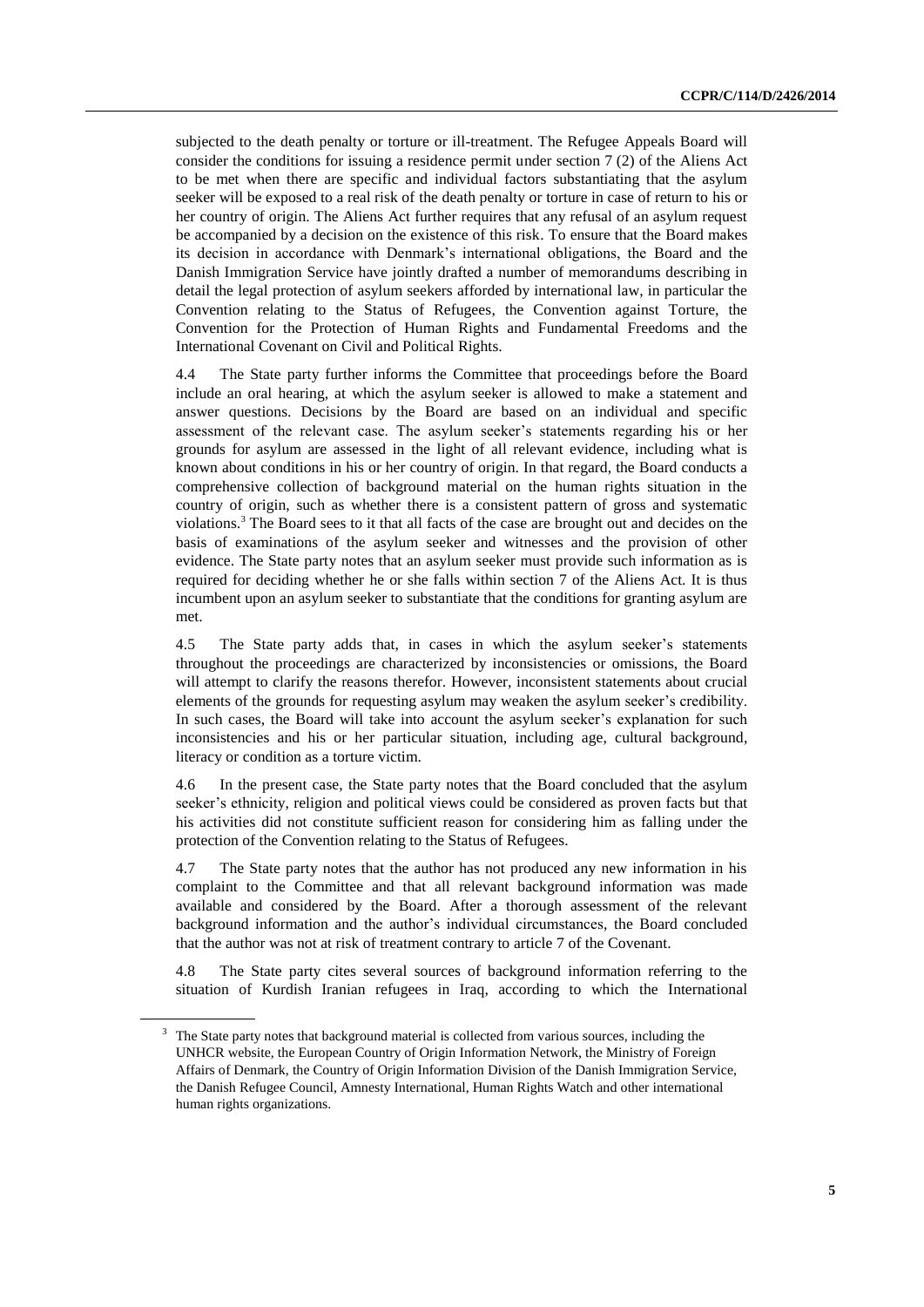Committee of the Red Cross had facilitated the return of former Iranian refugees of Kurdish origin from northern Iraq to the Islamic Republic of Iran.<sup>4</sup> The State party adds that several former active opponents of the Iranian regime, including members of the Mujaheddin e Khalq organization had returned voluntarily and in an organized manner to the Islamic Republic of Iran. The State party cites analyst Ziryan Roj Helaty, according to whom refugees from Al-Tash camp with no political affiliation would be able to return to the Islamic Republic of Iran.<sup>5</sup> The State party notes that there is no available information indicating that Iranian nationals from Al-Tash camp or Barika camp would be subjected to abuse by Iranian authorities upon return to that country. According to the aforementioned background information, it has been possible even for formerly active opponents to the Iranian regime to return to the country without risking persecution or abuse.

4.9 Based on an overall assessment of the background information available and the information submitted by the author, the State party concludes there is no basis to suggest that his birth and childhood spent at the Al-Tash refugee camp in Iraq and his subsequent stay at the Barika camp would, by themselves, signify that, if returned to the Islamic Republic of Iran, the author would be at a particular risk of being subjected to treatment contrary to article 7 of the Covenant because the Iranian intelligence service would use him as an informer. This applies even if the author may become an object of general interest to the Iranian authorities in the event of his return.

4.10 The State party notes that the author has not been politically active even to a modest extent. In the light of his limited activities (participating in folk dances and meetings), he has not been profiled as a politically active person. As regards the political activities of the author's father and brother, the State party observes that these occurred a long time ago, and ceased in 1979, when the current Iranian regime assumed power. Therefore, these activities were allegedly targeted under the former Shah's regime, which was later brought down.

4.11 The State party concludes, in line with the Refugee Appeals Board, that the author has failed to prove the likelihood of his claim that his father and brother's activities in the Islamic Republic of Iran or the family's combined activities have been of such a nature and intensity that the author would be at risk of being subjected to treatment falling under article 7 of the Covenant. The State party therefore submits that the author's return to the Islamic Republic of Iran will not constitute a violation of article 7.

4.12 The State party notes that, on 16 June 2014, the Refugee Appeals Board suspended the time limit for the author's departure from Denmark until further notice, in compliance with the Committee's request. Considering that the author has failed to prove the likelihood that, if returned to the Islamic Republic of Iran, he will be at risk of suffering irreparable damage, the State party requests that the Committee's request for interim measures be lifted.

#### **Author's comments on the State party's observations**

5.1 On 17 January 2015, the author submitted his comments on the State party's observations. The author insists that his family has been recognized by UNHCR as refugees and that the relevant certificate was renewed in 2011, which means that UNHCR does not

<sup>&</sup>lt;sup>4</sup> This information was contained in the report entitled "Iran: on conversion to Christianity, issues concerning Kurds and post-2009 election protestors as well as legal issues and exit procedures", published by the Danish Immigration Service, Landinfo and the Danish Refugee Council in February 2013.

<sup>5</sup> Ibid.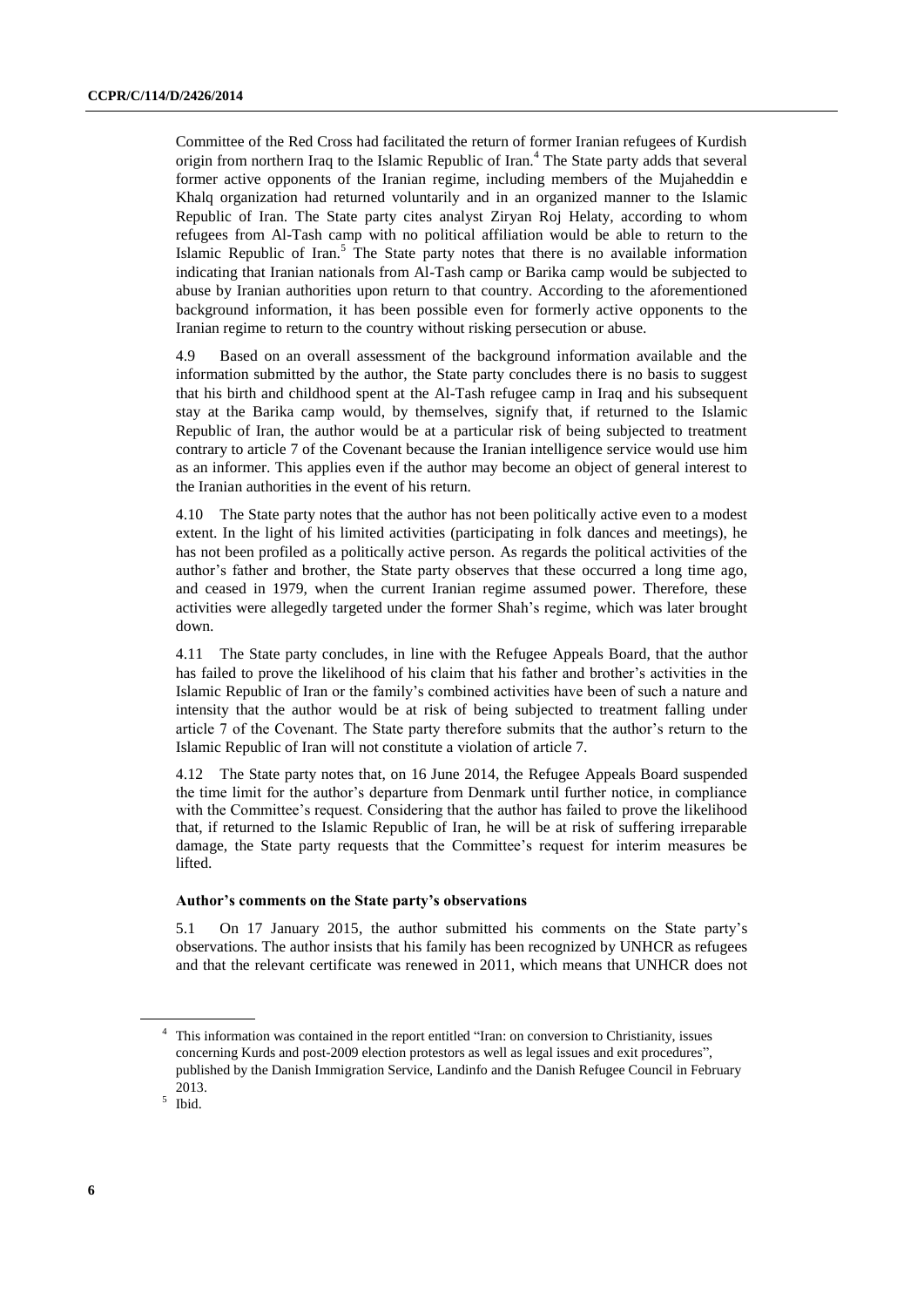consider that the need for protection has ceased. The author further insists that his family is considered to be politically active and at risk of persecution.

5.2 The author notes that, according to the same reports invoked by the State party, the now closed Al-Tash camp in Iraq was known to have been under the control of PDKI and, hence, Iranian authorities view refugees from those camps as "ex-affiliates" of PDKI. It would be difficult for Kurds from those camps to be repatriated to the Islamic Republic of Iran, especially if they have a family member who was a Kurdish activist at some point. The author notes that the State party cited passages in the reports that referred to former MKO members and other refugees in northern Iraq, who have a different history and political views than those of Al-Tash camp refugees. All sources agree that Al-Tash camp refugees would be of interest to Iranian authorities.

5.3 The author challenges the State party's statement that his family was not politically active after arriving in Iraq in 1979. He notes that all refugees in the Al-Tash camp supported PDKI, although his father and brother were no longer engaged at the level that they had been while in the Islamic Republic of Iran.

5.4 The author adds that the Government of the Islamic Republic of Iran is known to use torture in connection with imprisonment.

5.5 The author concludes that he has sufficiently substantiated his risk of being subjected to torture or ill-treatment if returned to the Islamic Republic of Iran, and he requests that interim measures be maintained.

#### **Issues and proceedings before the Committee**

#### *Consideration of admissibility*

6.1 Before considering any claims contained in a communication, the Committee must decide, in accordance with rule 93 of its rules of procedure, whether the communication is admissible under the Optional Protocol to the Covenant.

6.2 The Committee notes, as required by article 5 2 (a) of the Optional Protocol, that the same matter is not being examined under another international procedure of international investigation or settlement.

6.3 The Committee further notes the author's statement that decisions by the Refugee Appeals Board of Denmark are not subject to appeal and that therefore domestic remedies have been exhausted. This has not been challenged by the State party. Therefore, the Committee considers that domestic remedies have been exhausted as required by article 5 2 (b) of the Optional Protocol.

6.4 The Committee notes the author's allegation that his return to the Islamic Republic of Iran would put him at risk of being subjected to torture. The author bases this allegation on the fact that he was born and raised in Al-Tash refugee camp in Iraq, which he claims to be connected to PDKI; on his participation in PDKI meetings and cultural events; and on his family's past engagement with the party.

6.5 The Committee notes that the Refugee Appeals Board thoroughly examined the author's claim and considered his personal and family circumstances, as well as the general situation of Iranian Kurdish refugees in Iraq, including those from the Al-Tash refugee camp, and their return to the Islamic Republic of Iran, and concluded that the author's personal background and activities did not constitute a risk of persecution and that his family's political activities had ceased in 1979. The Board further concluded that the author had provided divergent statements regarding his family's activities after 1979, which had undermined his credibility on that issue. On the basis of all of the above, the Board concluded that it would be unlikely that the author would be at an actual and personal risk of persecution by Iranian authorities if returned to the Islamic Republic of Iran.